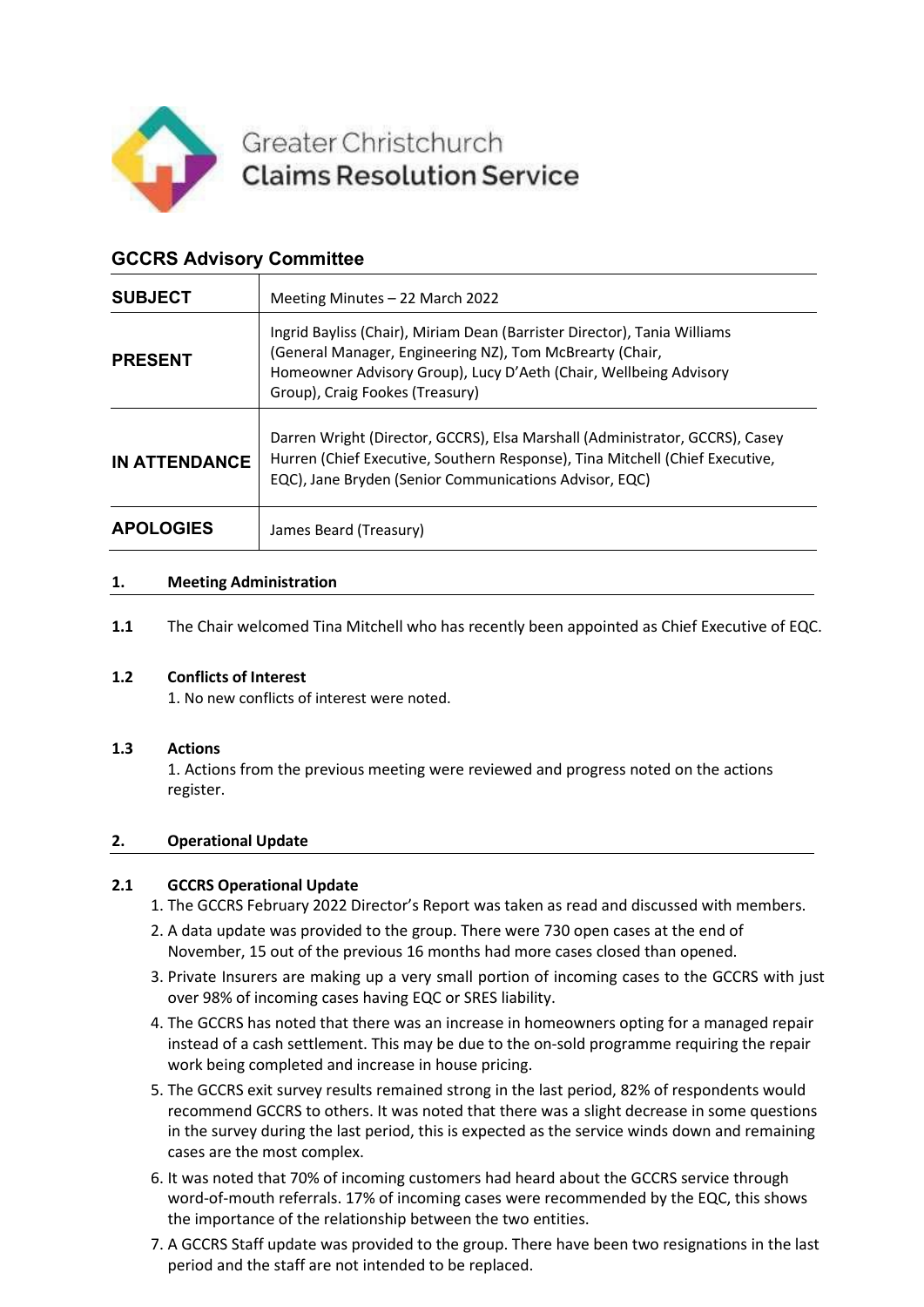- 8. An update on the response to the Westport flood events was provided. The Residential Advisory Service is supporting approximately 160 cases.
- 9. A covid-19 update was provided to the group. There have been some impacts to the workstream with in person site visits being the most affected by isolation requirements and illness.

## **2.2 Response to Public Inquiry**

1. An update on the work on a future advisory service for natural disasters was provided to the group. More advise will be provided to Ministers in the coming months.

2. It was noted that if a new service was to be created that the people in the Canterbury Claims space would see no change to the services they are currently receiving other than potentially a change of name.

#### **3. Treasury Update**

#### **3.1 Treasury Update**

1. The Review of the EQC Act is now complete. A new Bill has been introduced to the House and all Treasury advice has been released. This information is available online.

2. The EQC will have a new name to Toka Tū Ake - The Natural Hazards Commission to coincide with the Bill. Toka Tū Ake translates as the foundation from which we stand strong together

#### **4. Advisory Group Update**

#### **4.1 Wellbeing Advisory Group**

1. The Wellbeing Advisory group update was provided by the Chair of the Homeowners advisory group by request from the Chair of the Wellbeing Advisory Group.

#### **4.2 Homeowner Advisory Group**

- 1. The group is actively recruiting new members to replace the two that resigned in the last period. It was noted the Homeowners Advisory Group will continue until the winddown of the Canterbury Claims.
- 2. The groups focus for the next period will be on how they can support the GCCRS with the remaining Canterbury Cases in the service.

#### **4.3 Legal Advisory Group**

- 1. There has been an impact on IDRS facilitations and determinations from Covid-19 restrictions with a small number having to be postponed.
- 2. Work is being completed to ensure aged cases are able to be reviewed by the IDRS Advisor or Community Law to consider a settlement pathway through IDRS or legal advice.

#### **4.4 Engineering Advisory Group**

- 1. The ENZ 2022 Gold President's Award was awarded to the Christchurch Earthquake Expert Engineering Panel
- 2. Work is being completed by the group to prepare engagement and report templates for future use.

#### **5. General Business & Next Meeting**

#### **5.2 Next Meeting**

1. The next Advisory Committee Meeting date was confirmed for **Tuesday 21 June 2022.**